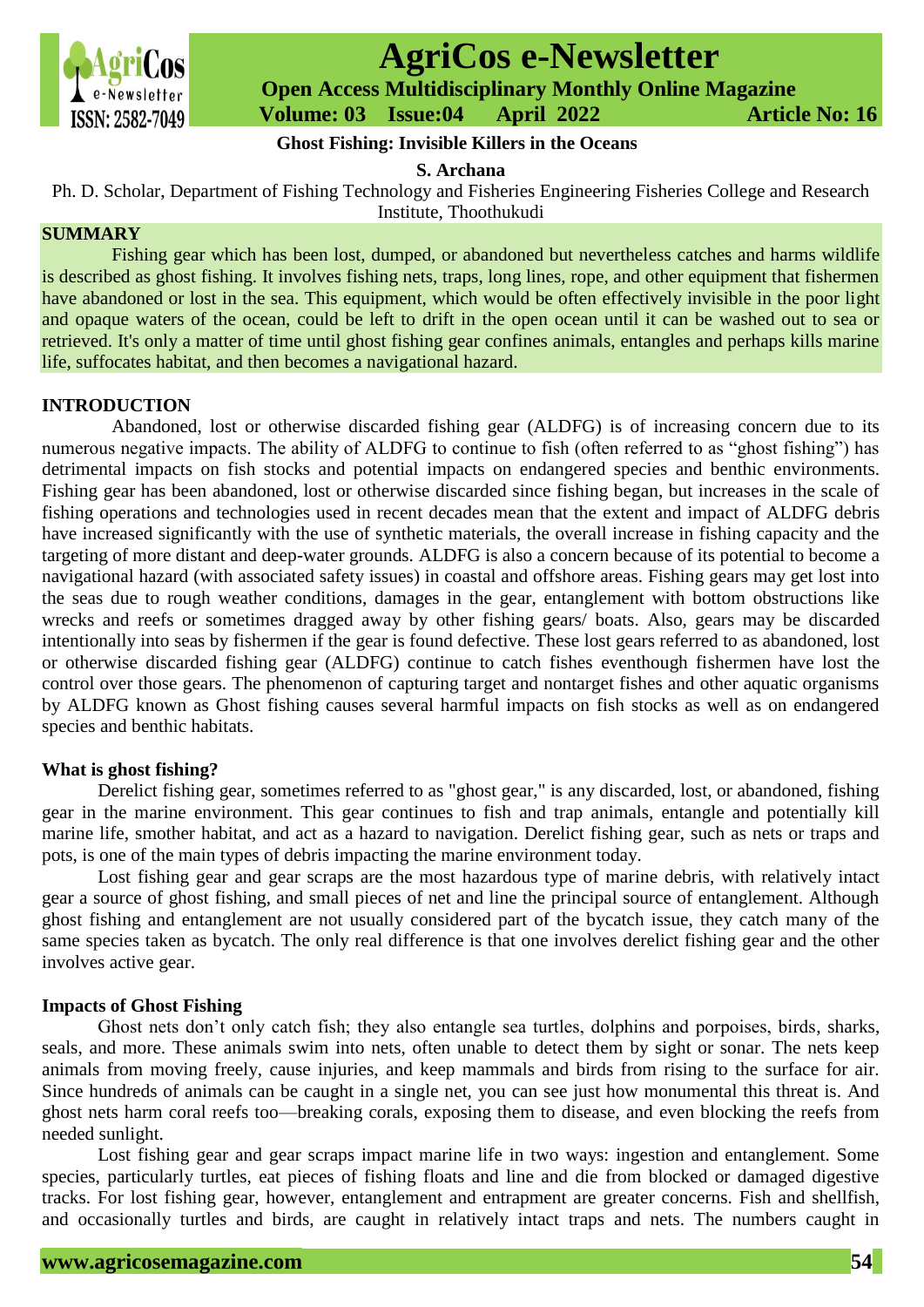individual nets can be surprising. Most entangled seabirds, seals, and turtles, however, are found in small pieces of net and line. Once caught, animals unable to free themselves quickly become prey for predators, drown from exhaustion, starve because of limited mobility, or die from cuts or constriction injuries. The extent to which marine debris affects marine life is not well known because animals killed in marine debris quickly sink or get eaten, and because marine debris is so scattered that systematic at-sea sampling is rarely practicable. Despite these problems, there are good reasons for concern about its impact.



Sea Turtle Entangled in a Ghost Net.



A diver removes a ghost net that is choking coral reef

A sea turtle entangled in a ghost net.

In this sense, ghost fishing and entanglement are related parts of the same basic problem-namely, preventing extraneous mortality of marine life in fishing gear. Once lost, fishing gear and gear scraps catch many protected species, but some of the most seriously affected species are those on which commercial fisheries depend. In some cases, the catch by lost gear may approach bycatch levels in active gear. As discussed below, fishers and fishery managers should not neglect related problems posed by lost gear and should factor research and management needs concerning derelict fishing gear into decisions and plans to minimize bycatch.The mortality caused by ghost fishing is a factor of gear loss rate and their catch efficiency. The mortality percentage due to lost fishing gear may be depended on the species present, abundance, Vulnerability and ghost fishing status

# **How Does Fishing Gear Become Ghost Gear?**

Ghost gear is an unintended byproduct of fishing and occurs when the fisher loses all operational control of the equipment.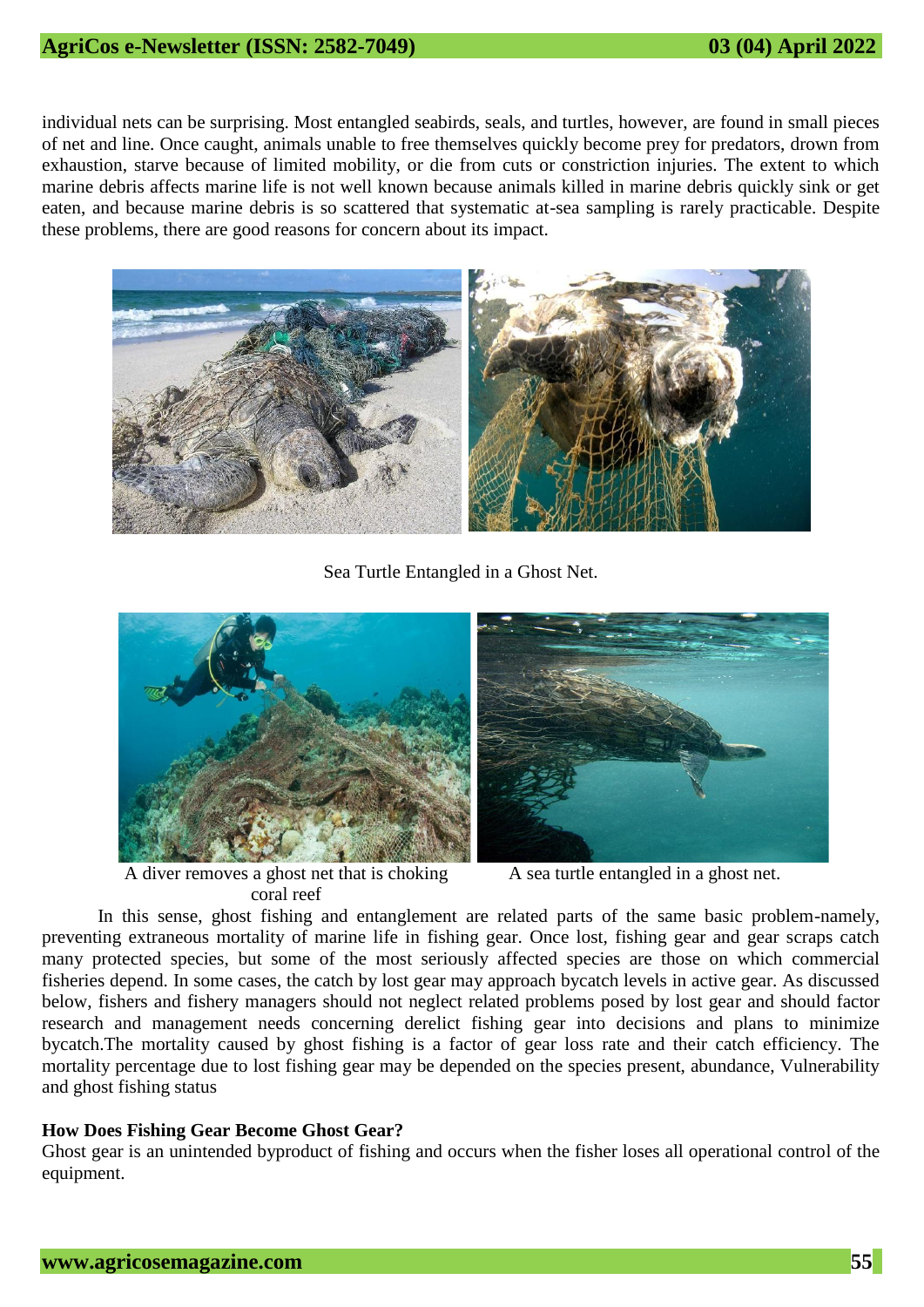Here are some reasons why fishing gear may become abandoned, lost or discarded:

# **Poor weather conditions**

May dislodge set fishing gear, resulting in misplacement when at sea. Fishermen often dry their nets on beaches, and they may get washed away during storms. E.g: The vertical profile and zero visibility of gill nets are the primary characteristics that determines their effectiveness of gill net ghost fishing. Moreover, the depth and sea bottom type and the lost gear exposure to environmental factors like heavy storms, surge and fouling are key determinants of the effective catching efficiency of individual ghost gill nets.

# **Poor gear maintenance**

Many commercial fishing operations rarely repair broken nets – or clean them regularly.

# **Conflict between fisheries & vandalism**

E.g. trawlers may drive straight through gillnet areas and destroy other fisheries' nets, or when someone is fishing where they shouldn't be.

# **Catch overload**

May damage the integrity of the net used, often resulting in breakages and improper disposal of the damaged net.

# **Poor access to disposal or recycling facilities**

It is often easier to improperly dispose of unwanted fishing gear by throwing it

overboard or leaving it in situ than to bring it back to shore.

# **High cost of retrieval**

Discourages fishermen from recovering lost nets, which can also be time consuming.

# **IUU\* fishing activities**

If caught by a coast guard or the police, a quick departure may mean that the net is left/torn away, Illegal, unreported and unregulated

# **Destructive fishing techniques**

Bottom trawling, for example, will often cause nets to snag on the seafloor and break.

# **Level of ghost catches in net fisheries:**

It's a technologically difficult and also expensive to stimulate gear loss and to retrieve lost gears. This makes it difficult to estimate ghost fishing mortality rates also to estimate total ghost catches for the reason that losses are limited and can be estimated approximately. Worldwide, records of marine debris ingestion and entanglement exist for at least 267 species (Laist, in press), with ingestion known in 177 species and entanglement reported for 136 species. Entanglement records alone include all but one of the world's eight sea turtle species, 58% of the world's seal and sea lion species, 60% of the baleen whale species, 16% of all seabird species, and many commercial fish and shellfish. The vast majority of reported entanglement cases involve small pieces of lost fishing gear, particularly trawl net, gillnet, and monofilament line. In August, 2018, around 300 endangered sea turtles were found dead off the southern coast of Mexico, trapped in what was believed to be an abandoned fishing net. The deaths of the olive ridley turtles dramatically underscored the dangers posed by lost or discarded fishing equipment or so-called ghost gear.

### **How much Fishing gear is lost?**

An estimated 25,000 nets are discarded annually in the Northeast Atlantic alone, according to [World](https://www.worldanimalprotection.org/sites/default/files/int_files/sea-change-campaign-tackling-ghost-fishing-gear_0.pdf)  [Animal Protection,](https://www.worldanimalprotection.org/sites/default/files/int_files/sea-change-campaign-tackling-ghost-fishing-gear_0.pdf) with the masses increasing each year. These nets can weigh up to 10,000 pounds, resulting in diving teams having to take multiple trips underwater - a single dive trip can only retrieve 200 to 300 pounds of nets of this 10,000 out of the ocean. The search is timely, and often dangerous and strenuous for divers. The United Nations Environment Programme (UNEP) and the Food and Agricultural Organization of the United Nations (FAO) conservatively estimate that some 640,000 tonnes of fishing gear are left in our oceans each year. In just one deep water fishery in the north-east Atlantic some 25,000 nets, totalling around1,250km in length, were recorded lost or discarded annually. It is estimated that between 600,000–800,000 metric tonnes of ghost gear enters the ocean each year, with some of it lost during storms and some deliberately dumped. Nick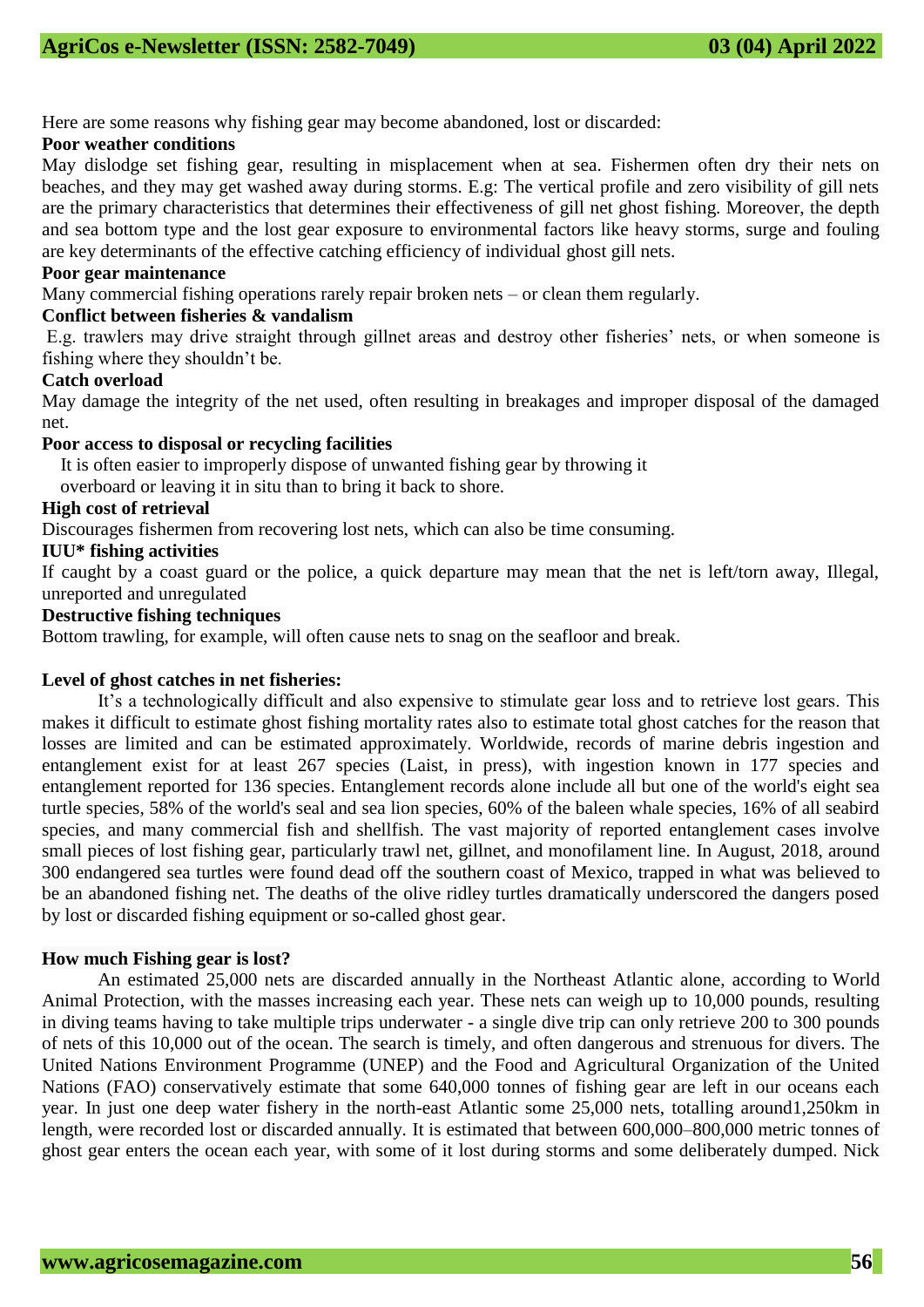Mallos, Director of the Trash Free Seas Program at Ocean Conservancy, says this is likely a conservative estimate.

# **Solutions to Ghost Fishing and Entanglement Problems:**

The efforts to reduce ghost fishing and entanglement have concentrated on two areas: (1) encouraging disposal of old fishing gear and trash on land, and (2) designing escape panels for lost traps and pots (3) Designed degradation of ghost fishing although progress has been made in both areas, far more could be done in these and other areas.

# **Disposal of old Fishing Gear**

The arsenal of management actions to limit discharges of old fishing gear focus on promoting landbased disposal. They stem from requirements of the International Convention for the Prevention of Pollution from Ships, which took effect in 1989 more than 65 nations, requires its parties to adopt conforming rules to reduce pollution caused by discharges ofship-generated garbage and to ban the disposal of plastics at sea. Because most fishing gear has plastic components, intentional dumping of old gear or scraps from net repair at sea is prohibited. The only exceptions are throwing back plastics caught incidentally in retrieved fishing gear, and accidental gear loss.

#### **Gear design to reduce ghost Fishing**

Another approach to ghost fishing is degradable escape mechanisms. This approach has focused on pots and traps and involves incorporating trap panels or flaps secured with a material known to degrade within a set time. When the degradable fastener fails, the panel or flap opens, minimizing the risk of entrapping target species. Such escape mechanisms have been investigated since at least the 1970s. The state of Alaska began requiring voluntarily return to recorded sites to attempt its recoveryFishing practices also might be changed to avoid gear loss situations. In particular, steps could be taken to reduce fishing in known hazard areas, or fishing in fringe seasons when sudden storms or ice conditions make it less likely gear will be tended regularly, and increase the risk of gear loss. Entangling of gear on rocks and reefs are avoidable in a certain extend by technical improvement of fishing gear and methods. The true reason of fishing gear loss is, however, that fisherman choose fishing grounds, taking a risk of gear loss into account

#### **Designed degradation of ghost fishing**

Fifty or sixty years ago, nets were commonly made from biodegradable hemp or cotton. With the advent of synthetic, degrade-resistant materials such as nylon, nets now can remain active in the water for hundreds of years. Some plastics can remain in the marine environment for up to 600 years. When gear does finally break apart, further damage is done when marine animals eat plastic particles and polyurethane chemicals leach into the water.

In a [recent](http://onlinelibrary.wiley.com/doi/10.1111/acv.12256/abstract) study published in the scientific journal Animal Conservation, researchers from the National Institute of Fisheries Science in Korea, in collaboration with FAO, presented **an alternative biodegradable material for gillnets**. This new polymer gets degraded by microbes after only 2 years in seawater, substantially reducing the potential duration of ghost fishing. At the same time, the nets would remain economically viable, since the material ensures catch rates similar to conventional nylon nets. Experts caution that **this is [not](http://onlinelibrary.wiley.com/doi/10.1111/acv.12300/abstract) the [panacea](http://onlinelibrary.wiley.com/doi/10.1111/acv.12300/abstract) for tackling ghost fishing**. Biodegradable nets might break or get lost more easily than standard nets. They are also likely to cost more and, as a result, fishermen may be less inclined to adopt them. In general, in addition to remedies to lost gear, cheaper preventative measures should be put in place to reduce the amount of gear that gets discarded in the first place. However, if integrated into a wider management framework that includes strategies to mark nets, reduce loss and improve recovery, **biodegradable materials could play an important role** in shortening the impact of discarded fishing gear, thus reducing its socioeconomic and conservation costs.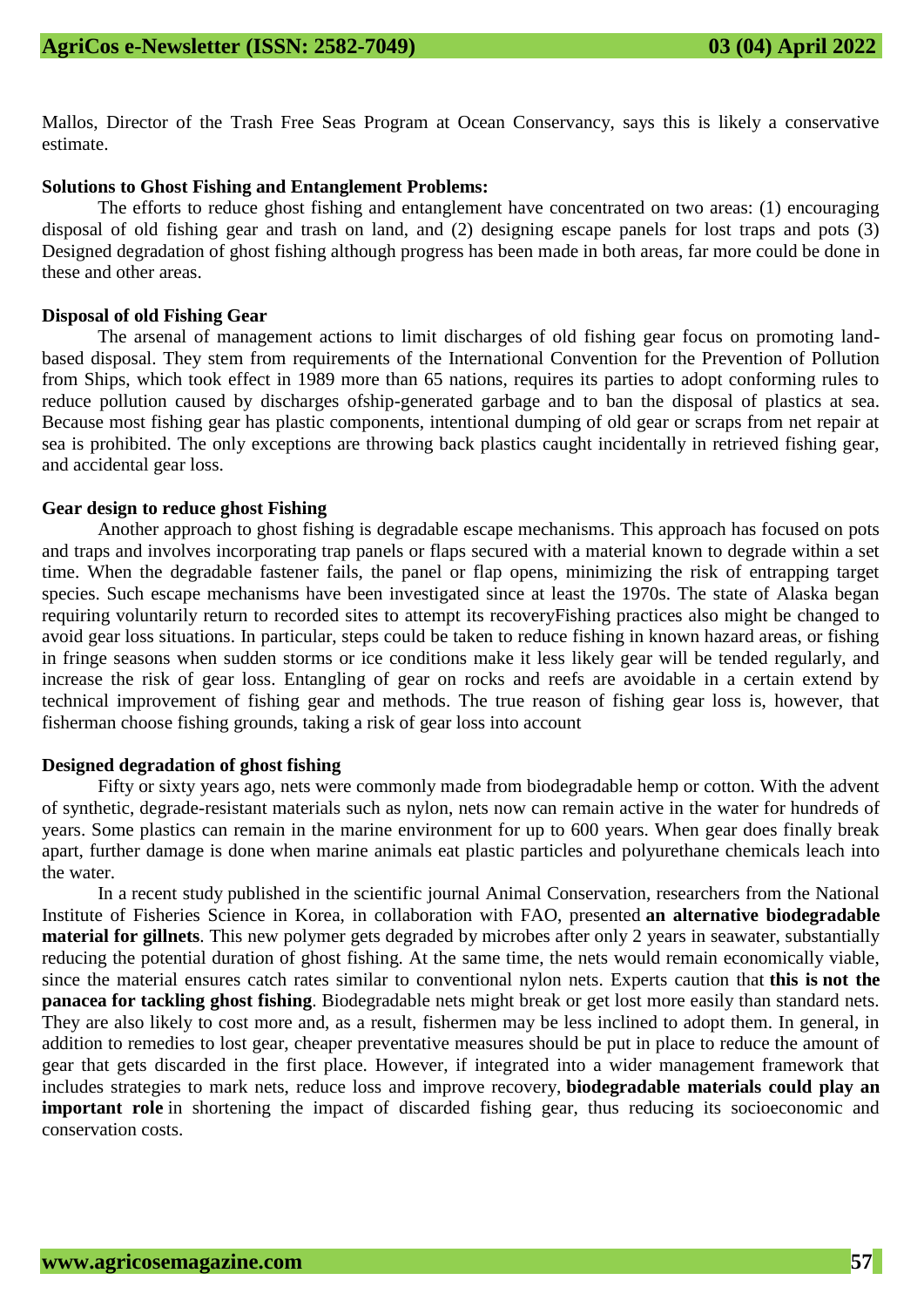



# **Ghost Fishing Initiatives**

There are many Ghost Fishing initiatives and organizations all over the world, aimed at removing derelict fishing gear that continues to harm, trap and kill aquatic life.

- Global Ghost Gear Initiative was set up as an alliance of non-governmental organizations, academics and fishing industry leaders to reduce the amount of ghost gear in the oceans.
- Ghost Diving Global Mission is a registered charity organization of volunteer technical divers specialized in the removal of ghost fishing gear and other marine debris.

#### **Cost and benefits of management options**

Abandoned fishing gear has become a global problem. One report, jointly issued by the Food and Agriculture Organization and the UN Environment Program (UNEP), estimates that 640,000 tons of such abandoned nets are spread across the world's oceans, comprising up to a staggering 10 percent of oceanic litter. In the Puget Sound alone, derelict fishing gear kills over a half million sea-creatures each year, according to a Northwest Straits Marine Conservation Initiative estimate. Divers and conservations worldwide are now tackling their own localized projects. Since 2010, the [Olive Ridley Project](http://www.oliveridleyproject.com/) freed and rehabilitated 51 endangered turtles trapped or injured in nets in the Maldives, illustrating how such gear puts added strain on an already endangered species. In Mediterranean waters off the Turkish coast, a cleanup effort to rehabilitate ecosystems damaged by ALDFG is currently underway. Ghost Nets Australia has a partnership with indigenous groups working in the area to remove ALDFG. While ALDFG cleanup projects are primarily small, a few large-scale ones do exist. The Washington state, aided by a \$4.5 million grant from the American Recovery and Reinvestment Act, began the Derelict Fishing gear removal program in Puget Sound's shallow water in cooperation with the Northwest Straits Foundation. The project's has to date removed 4,500 nets, 3,081 crab pots, and 47 shrimp pots. However, preventing gear being lost in the first place has proven far less expensive than retrieval from the depths. Washington State, for instance has to spend approximately \$190 to retrieve a single crab pot. According to the [California SeaDoc](http://www.seadocsociety.org/california-lost-fishing-gear-removal-project/) cleanup initiative, one abandoned net can kill \$20,000 Dungeness crabs in one year. Removing the net costs \$1,358. According to one study cited in a UNEP report, lost tangle nets catch around 5 percent of total commercial catch globally. In the United States there has been one encouraging development — [fishing for Energy](http://www.nfwf.org/fishingforenergy/Pages/home.aspx) program that promotes creative reuse. This partnership between Covanta Energy, the [National Oceanic Atmospheric Administration's Marine Debris](http://marinedebris.noaa.gov/welcome.html)  [Program,](http://marinedebris.noaa.gov/welcome.html) [National Fish and Wildlife Foundation,](http://www.nfwf.org/) and Schnitzer Steel, is converting old fishing gear into energy.

According to the project website, "through December 2013, the Fishing for Energy partnership has provided removal services at 41 ports in nine states, collecting over 2.2 million pounds of fishing gear. Gear collected at the ports is first sorted at Schnitzer Steel Industries for metals recycling, and the remaining non-recyclable material is converted into energy at Covanta Energy locations. Through the Fishing for Energy grants fund, close to \$800,000 has been awarded with about \$500,000 matched from grantees for thirteen projects engaging over 1,000 fishermen."